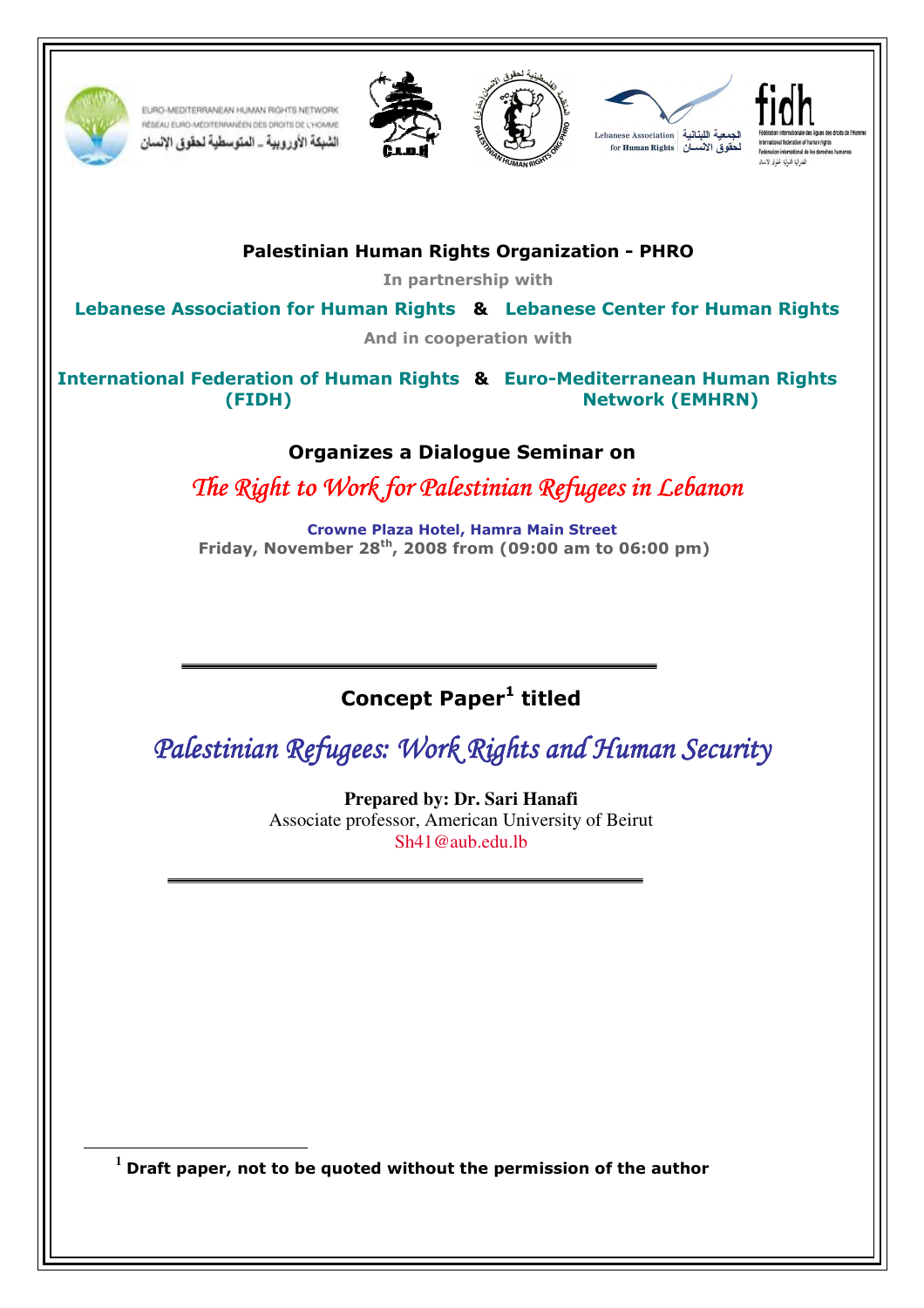#### **Palestinian Refugees: Work Rights and Human Security Draft paper, not to be quoted without the permission of the author**

### **Sari Hanafi**

Associate professor, American University of Beirut Sh41@aub.edu.lb

Since their independence, Arab States have been governed by states of emergency and exception. The state formation in this region has witnessed a production of different forms of citizenship, refugeeness, and statelessness. Cases of severe poverty coupled with recurring outbursts of state repression, conflict and displacement, and spaces of exception (as detention camps of Iraqi refugees and Palestinian refugee camps dated since 1948), as well as military global and local insurgencies and resistance. Despite their substantial divergences, along a continuum, they exhibit different points along the passage from the rule of law to the "law of rules".

This politics has major consequences on migrants, refugees and transmigrant. This paper argues that while these three categories of subjects have sought either a simple citizenship or a flexible citizenship, the nation-states have created inflexible policies towards them. The extensive employment of power mechanisms such as states of exception and bio-politics has led to the exclusionary process of groups and populations from the domains of legality and citizenship, a process which entails a multifaceted intervention designed to expel, screen, scrutinize and discipline those perceived as constituting "risk populations" and sets in motion a complex machinery of risk management strategies.

# Refugee problem in the region

The borders between states in the Arab East were historically porous so that refugees were able to move quite easily. Waves of refugees were received as temporary groups and able to be managed with a discretionary toleration regime: 800,000 Palestinians, one million Iraqis in the 90s and 2.4 million Iraqis since 2003, one million of Sudanese since 90s. Since the Arab nation-states cannot stop the waves and managed quite well the emergency situation,. they were incapable to deal positively with them when these refugees become trapped in protracted displacement. These states push them to the marginality and exclusion from the right to have a right, to paraphrase Arendt (1985). Nation-states are often composed of authoritarian or security regimes that formulate a tough definition of who is inside or outside the nation. This way produce a mass of non-citizens (Shiblak, 2008), such as 200,000 Kurds in Syria, many thousands of bidoon [stateless Bedouins] in Kuwait, 200,000 stateless kids from Egyptian mothers and Gulfian fathers, many thousands Gazian refugees in Jordan. It is more than amazing to know that while Barak Obama succeed to become president of the USA while his half-brother is still struggling in Egypt because of his status as illegal refugee there, though he got married with an Egyptian woman.

Although the construction of national identity in the region began during the British and French Mandate, the crystallization of this national identity - which occurred within a multilayered context of space and time - is a relatively recent phenomenon. Because of the relative tenuousness of this process of crystallization, the state in the Arab world became a nationalizing state. i.e., "after making Syria, Lebanon, and Jordan, … it must make the Syrians, the Lebanese, the Jordanians …. ". The process of importation of state-formation (Badi, 2000) has a tremendous impact on identity formation. The citizenship relationship becomes an exclusionary force that embodies the techniques and processes by which states secure their legitimacy in the eyes of the people they govern. Citizenship process becomes not part of the process of democratization and creation of citizens but struggles that are at the heart of state legitimization strategies, including the formation and transformation of political identities and communities; the distribution and redistribution of rights, responsibilities and resources; and negotiations over representation and participation (Nanes, 2008).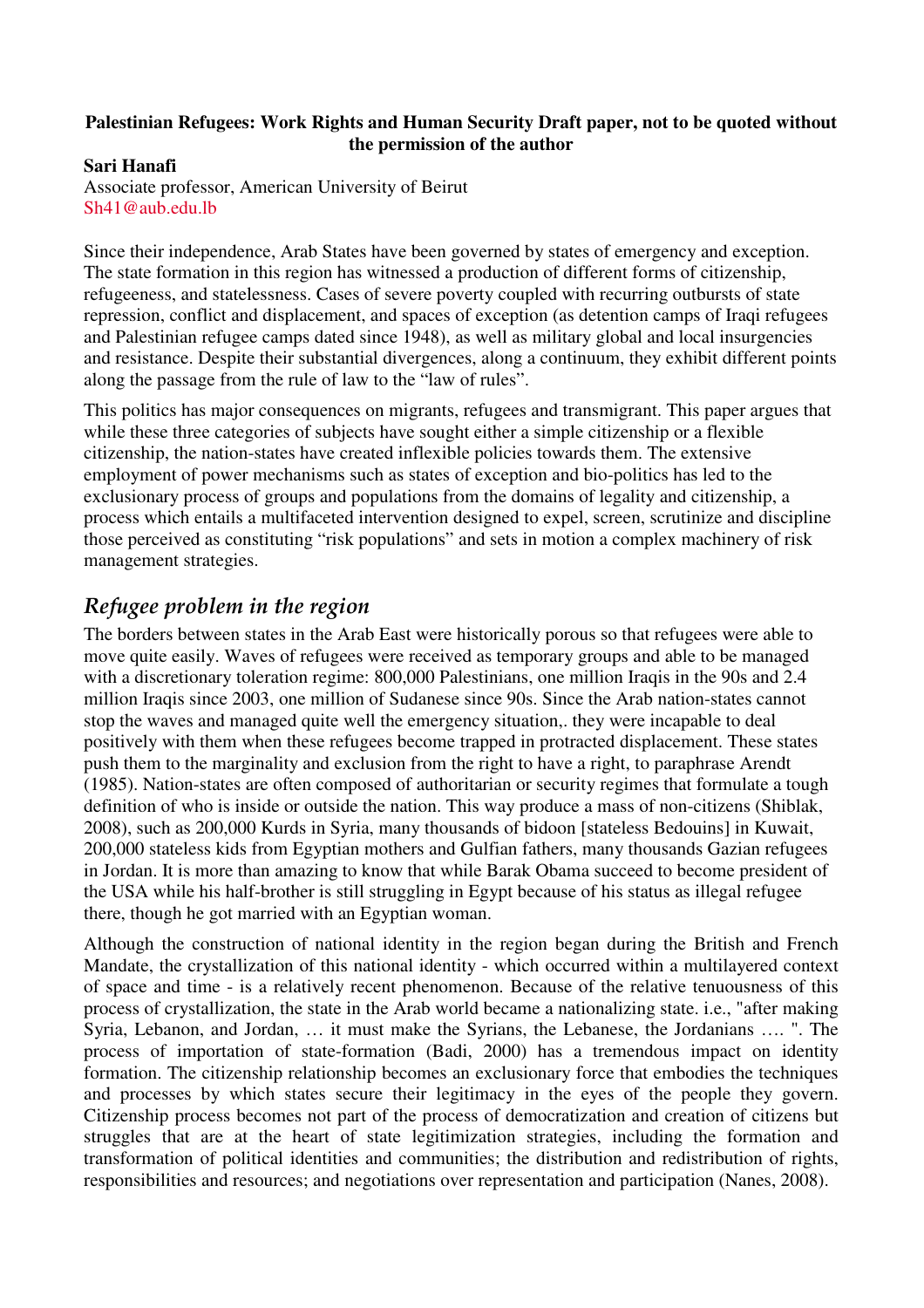The way the nation is formed has not brought about the deconstruction of **primary allegiances**, such as tribes and sects, but has sometimes accommodated them and other times, juxtapose with and reinforce them. The construction of the nation and nationalism often were based on **enmity** and **unicity** (uni-allegiance).

Concerning the enmity of the other, the other is often defined ethnically, racially, and also culturally. Refugees and stateless people become in this construction the scapegoat of the nations. In Jordan, Syria and Egypt, refugees experience numerous difficulties when attempting to participate in political activities and are widely considered to be interfering in internal and local affairs. Mourid Barghouthi noted in his biography, for example, that "the stranger is the person who renews his Resident Permit. He fills out forms and buys the stamps for them. He has come up with evidence and proofs. [..] He does not care for the details that concern the people of the country where he finds himself or for their 'domestic' policy. But he is the first to feel its consequences. He may not rejoice in what makes them happy but he is always afraid when they are afraid. He is always an 'infiltrating element' in demonstrations, even if he never left his house that day" (1998: 3)

Regarding unicity, migrants are not encouraged (and are sometimes hindered) from declaring allegiance to either their countries of origin or their host countries (Hanafi, 1997: 13; 2001). In Jordan, for instance, it is strictly prohibited to raise any national flag in a demonstration, except the Jordanian one. This fact explains the manner in which some refugees are rather assimilated into their host societies (Palestinians or Sudanese in Egypt), while others retain a sense of unstated double identity, with sort of feeling of alienation.

While refugee survival becomes possible only through adopting a low profile and living in the peripheries of the society, some of them become active political agents for advancing the cause of their refugee-ness, and sometimes they are used as agents in proxy conflicts in the region.

Identity politics in the region has brought relentless waves of violence. The idea that socio-economic and civil rights should be given only to nationals is clear in the discourse of the sweeping majority of the interviewees that interviewed in the last few years in Lebanon, Jordan, Syria and Egypt. I will use as an example the Lebanese debate about giving the Palestinian refugees who have lived there for 60 years and for more than three generations the rights to work and to own immovable property . This debate reveals that even the educated people in Lebanon have a very chauvinistic conception of rights. This is an excerpt from an interview I conducted in October 2008 with an influential officer of Lebanese government, pro-March  $14<sup>th</sup>$  coalition:

- Me: Do you believe in giving the Palestinian the right to work?
- Interviewee: But they are working.
- Me: Working in manual jobs and in the informal economy, underpaid and without any social security system. What about professional jobs, such as: medicine, accounting, engineering, nursing etc.
- Interviewee: Well, how do you want us to let them work when our graduates are emigrating to the Gulf because they don't find jobs.
- Me: Studies I did show clearly that the number of Palestinian professionals are relatively small and they would not constitute a serious threat to the Lebanese in the labor market. At the same time, their work is very important in generating entrepreneurial activities.
- Interviewee: We cannot interfere with the business of the professional associations (alnaqabat al-mihaniyya) who don't accept the Palestinians.
- Me: But it is the responsibility of the political body. Parliament could request a change in the bylaws of the professional associations as these bylaws are approved by them.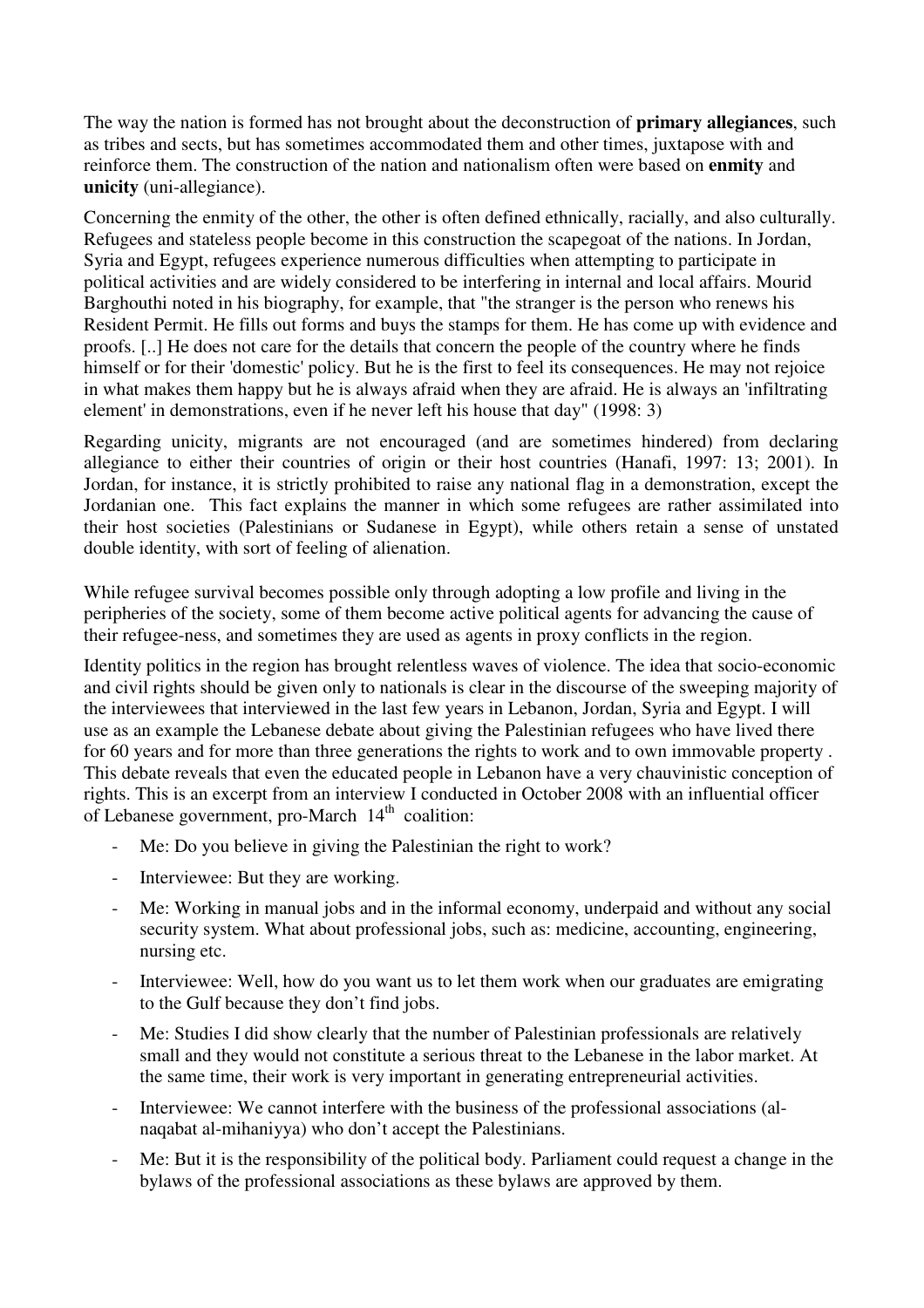- Interviewee: Look! I am in favor of improving the humanitarian situation of the Palestinians here, but not for giving them full access to the labor market.
- Me: Humanitarian aid is usually for the people in emergency situations during the conflict. A solution, however, should be more sustainable. So they are bodies to be fed and sheltered. They have no rights.
- Interviewee: Why do you want rights for this people? The poor are everywhere like in Akkar.
- Me: But these people have full rights, while Palestinians don't. There is a difference between being entitled to rights and barring access to them, and being categorically discriminated against.
- Interviewee: Please don't use the word discrimination. They are not; they don't have any rights. They are just temporary refugees here.
- Me: But according to the Refugee Convention of 1951, refugees should have the right to work and to own immovable property. So Palestinians are treated as foreigners and not as refugees.
- Interviewee: They are refugees, and also foreigners.
- Me: But do you admit that this status of semi-refugee and semi-foreigner leads to poverty and urban squalor in the camps and contributes in creating a generation without any attachment to the Lebanese society?
- Interviewee: Palestinians are responsible for their situation. They participated in the civil war, and then with their militias, they made the camps into what they are today.
- Me: Yes, but they were denied the right to work and to own property before the civil war. Maybe the discrimination was one of the factors of the war.
- Interviewee: Please again don't use the word discrimination. We should be careful about how to treat the Palestinians; the opposition will consider it *tawteen* [resettlement and naturalization].
- Me: Do you yourself consider it tawteen?
- Interviewee: No but the others will. This is why for now it is better to work on improving the situation of the Palestinians and to solve the security problems of the camps.

I pointed out this excerpt because it can be considered typical of an interview with a Lebanese politician. What is very revealing is that in his discourse the notion of rights is absent, considering the population has lived there for 60 years. The envisaged solution is of a humanitarian and security nature. When the interviewee felt cornered by his own logic, he escaped by talking about *twateen*. Even a scholar very close to Hizbollal told me that the Lebanese climate is not ready for giving the Palestinians the right to work. For him "The March 14<sup>th</sup> coalition will badly interpret any call in this direction". General Michel Aoun is a champion of talking about tawteen, which has been a common feature in his discourse in the last two years. He, like Ameen Jmael and Samir Gagaga, used this issue to mobilize their Christian community. The Lebanese politicians have succeeded in creating a climate in which *Tawt*ī*n* is the scarecrow which has been used to generate a public phobia against granting basic rights to the Palestinians.<sup>2</sup> Any debate about civil and economic rights starts by affirming that the objective should not be *tawt*ī*n* and ends with the same melody, to the point that rights come to be substituted with quick humanitarian or security solutions.

 $\overline{a}$ <sup>2</sup> See also Khalidi and Riskedahl, "The Road to Nahr al-Barid."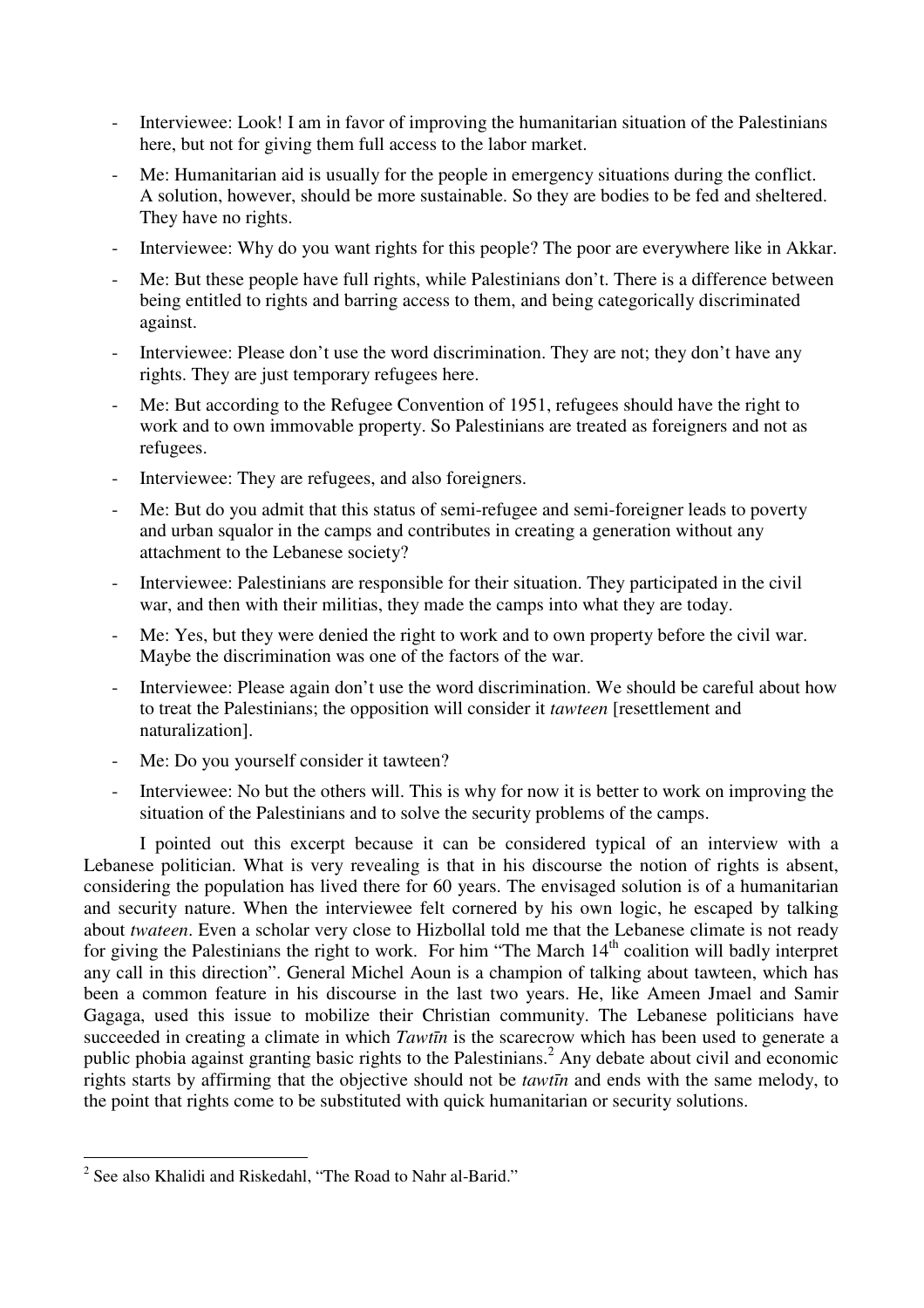Throughout this debate the individual Palestinian is invisible. The deployment of bio-politics by humanitarian organizations (regarding Palestinians as bodies to be fed and sheltered, *bare life* without political existence) is one end of the spectrum and the *tawt*ī*n* discourse is the other end. For those participating in such a discourse, the Palestinians are mere figures, demographic artifacts and a transient political mass waiting for return. Between humanitarian discourse in the zones of emergency and protracted refuge on the one hand, and the *tawt*ī*n* discourse on the other, the rightsbased and entitlement approach for the Palestinians as individuals and collectives, as refugees with civil and economic rights, as well as the right to the city, is lost.

## Conclusion: Rights and Human Security

The stability of the Arab states will remain jeopardize not by the massive presence of the refugees in the region but by the way the states in the region looks at the long-term refugee. Abbas Shiblak (forthcoming) eloquently noted: "The political argument commonly used by some Arab officials to justify the denial of basic rights is to preserve the identity of the refugees and to make sure that they will not permanently settle in Arab states. An argument which increasingly felt by the Palestinians that often conceals a sinister domestic agenda: maintaining a political system that is largely based on tribal and sectarian set up where 'outsiders' are seen as a threat and fear is used to control people". Three levels of problem in this population politics: state of exception, the conception of the nation and the conception of the human rights. Let deal with them briefly.

The sovereign, according to Carl Schmitt and Giorgio Agamben (1997), has the capacity of proclaiming a state of exception. In such instances, he is no longer submitted to the provisions instituted by the constitution, which can be undermined or suspended. This temporary suspension becomes a new and stable spatial arrangement. The exception is thus becoming the rule, and, consequently, the populations' ontological status of legal subjects is suspended. The sovereign has the capacity to transform/naturalize whole chunks of the population, turning them into stateless refugees. If in Europe it was the far long time when many ethnic groups had been de-naturalized in the post-WWII era, in the region it is very recurrent policy. The decree of de-naturalization in 1988 of more than two million Palestinians living in the West Bank who were carrying Jordanian passports (Shiblak forthcoming),<sup>3</sup> the massive expulsion of Palestinian refugees from Libya<sup>4</sup> and Iraq<sup>5</sup>, and the absence of civil and socio-economic rights of Palestinian refugees in Lebanon are examples of the use of exception by a sovereign to suspend the status of the specific undesirable populace. Exception thus is applied either by degree or through the executive power. Egypt, for instance, allowed under certain conditions, the granting of nationality to newly born stateless children, but if the father is stateless Palestinian his children are excluded. The recent amendment of 2004 to the Egyptian nationality law of 1975 that makes it possible for the children of an Egyptian

<sup>&</sup>lt;sup>3</sup> King Hussein used Jordanian citizenship as way to gain influence among the stateless Palestinians and to exert pressure on the PLO. He offered for instance, the notables of Gaza Jordanian nationality in the late 1960's and early 1970's as part of his efforts to undermine the support base of the PLO. In a later stage when it became clear that the Palestinian National Council (PNC) was going to adopt a resolution in 1988 calling for the establishment of a Palestinian state in the West Bank (WB) and Gaza once Israel ends its occupation of these territories, the king issued a royal decree on 31 July surrendering his claim to the West Bank and severing legal and administrative ties with it. The nullification of the 1950 of the two sides of the river Jordan which was in fact imposed then on the Palestinians, initiated a major change in the legal status of WB residents. Article (2) of the royal decree stipulates: *"Every person residing in the West Bank before 31st July 1988 is to be considered a Palestinian, not a Jordanian citizen."*. (Shiblak, forthcoming)

<sup>&</sup>lt;sup>4</sup> the mass expulsion of Palestinians in summer 1995 from Libya was due to the dissatisfaction by the Libyan leader with the Palestinian-Israeli peace agreement. (Shiblak)

<sup>&</sup>lt;sup>5</sup> Palestinians in Iraq have had to endure various sectarian acts of vengeance including killing, evacuation and deportation at the hands of armed militias. (Shiblak)